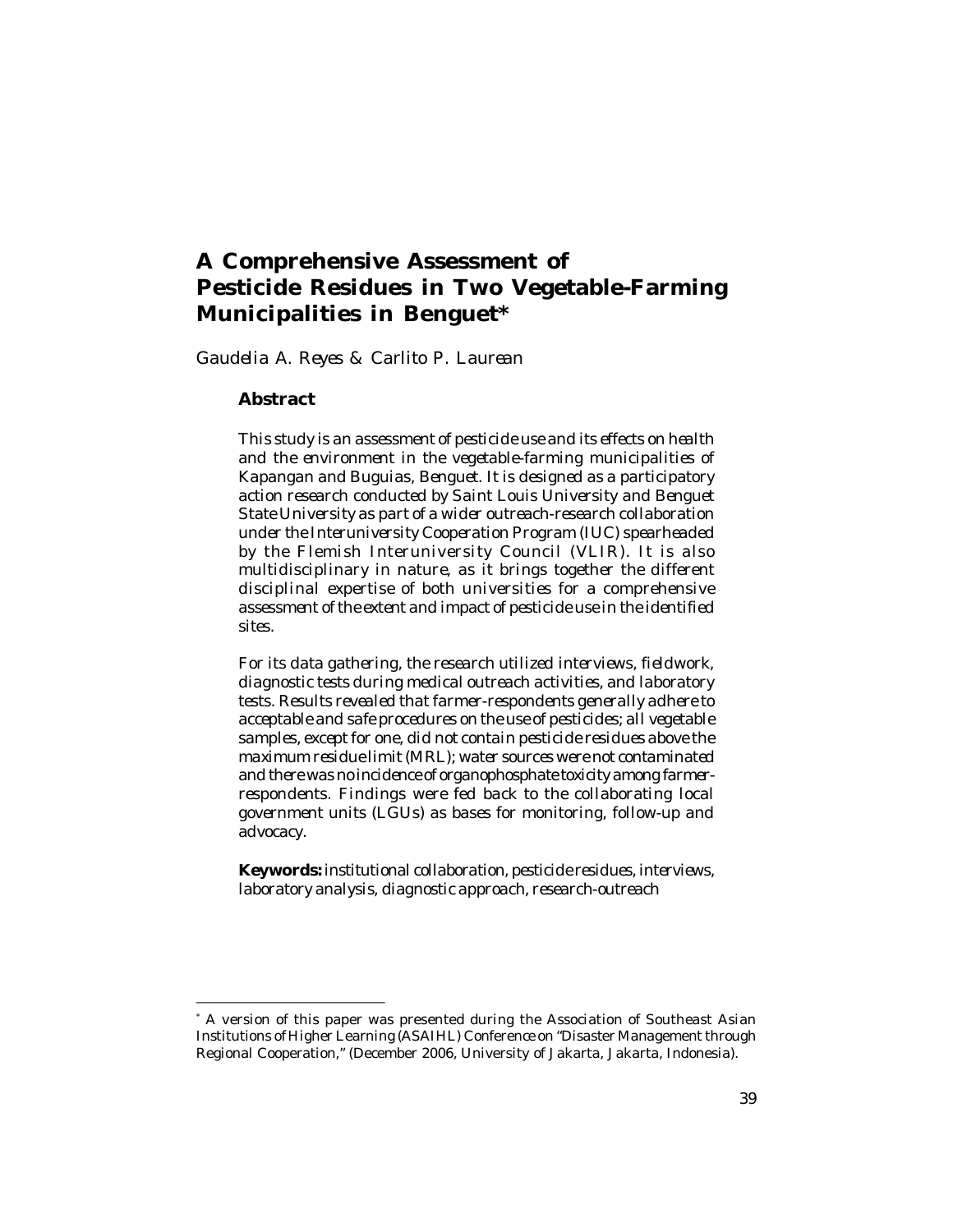### **INTRODUCTION**

The application of pesticide in farms and gardens is a common practice among farmers. Most pesticides are chemicals that are used in agriculture for the control of pests, weeds, or plant diseases (World Health Organization he application of pesticide in farms and gardens is a common practice among farmers. Most pesticides are chemicals that are used in agriculture for the control of pests, weeds, or plant applied, it may meet a variety of fates (Miller, 1999). The residues are left on the sprayed surfaces of the crop. It may be lost to the atmosphere, carried away to surface waters through run-off and erosions or leached downward into the soil. In effect, most pesticides create some risk or harm to people, animals, or the environment.

Farm workers in developing countries are especially vulnerable to pesticide poisoning because most pesticides are applied by hand, the use of protective equipment is rare, children play in fields treated with pesticides, and, worse, some families reuse pesticide containers to store food and drinking water (Miller, 1999). An earlier study on Benguet farmers revealed, too, that they frequently exceed the pesticide dosages, apply pesticides close to the time of harvest, use mixtures of several pesticides, or fail to read and follow labels and instructions (Cheng, 1997).

It is the awareness of the effects and threats that pesticide use can pose on human health and the environment that prompted the conduct of this study. The objective is to assess the practices and extent of pesticide use by farmers, the presence and quantity of pesticide residues in selected crops, soil and water samples, and the level of organophosphate pesticide toxicity in the farmer-respondents as determined by the cholinesterase test. Specifically, the research sought answers to the following questions:

- 1. What are the practices of the farmer-respondents on the use of pesticide?
- 2. What are the concentrations of pesticide residues in vegetable, soil and water samples?
- 3. What is the level of organophosphate pesticide residue toxicity among farmer-respondents as indicated by the cholinesterase test?
- 4. What symptoms associated with pesticide use were reported by farmer-respondents and verified through medical consultations and clinical laboratory diagnostic procedures?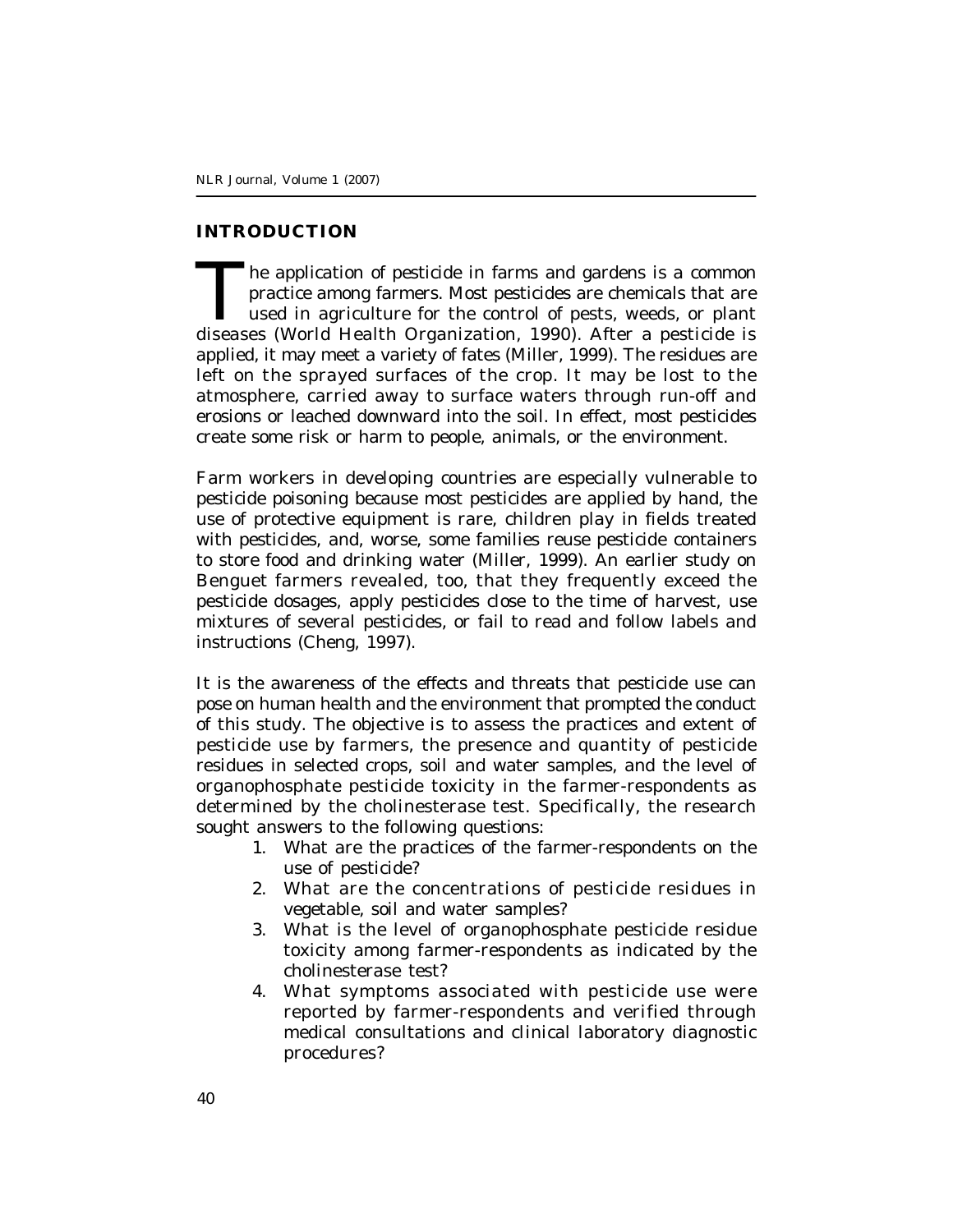For the study sites, the researchers chose two vegetable farming municipalities in Benguet, namely, Kapangan and Buguias (see Figure 1). These two municipalities engage in vegetable farming for both subsistence and income generation, thus, the quantity and the quality of the vegetable products are of utmost concern to them.



**Figure 1. Map of the Cordillera Administrative Region**

### **DESIGN AND METHODOLOGY**

This study is designed as a participatory action research, which is a component of a larger framework of partnership for research and extension-community development among academic institutions in cooperation with local government units (LGUs). On the side of the academe, the collaborators are Saint Louis University and Benguet State University, who have a standing outreach-research partnership under the Flemish Interuniversity Council Program (VLIR). The partnership encompasses teaching, research and extension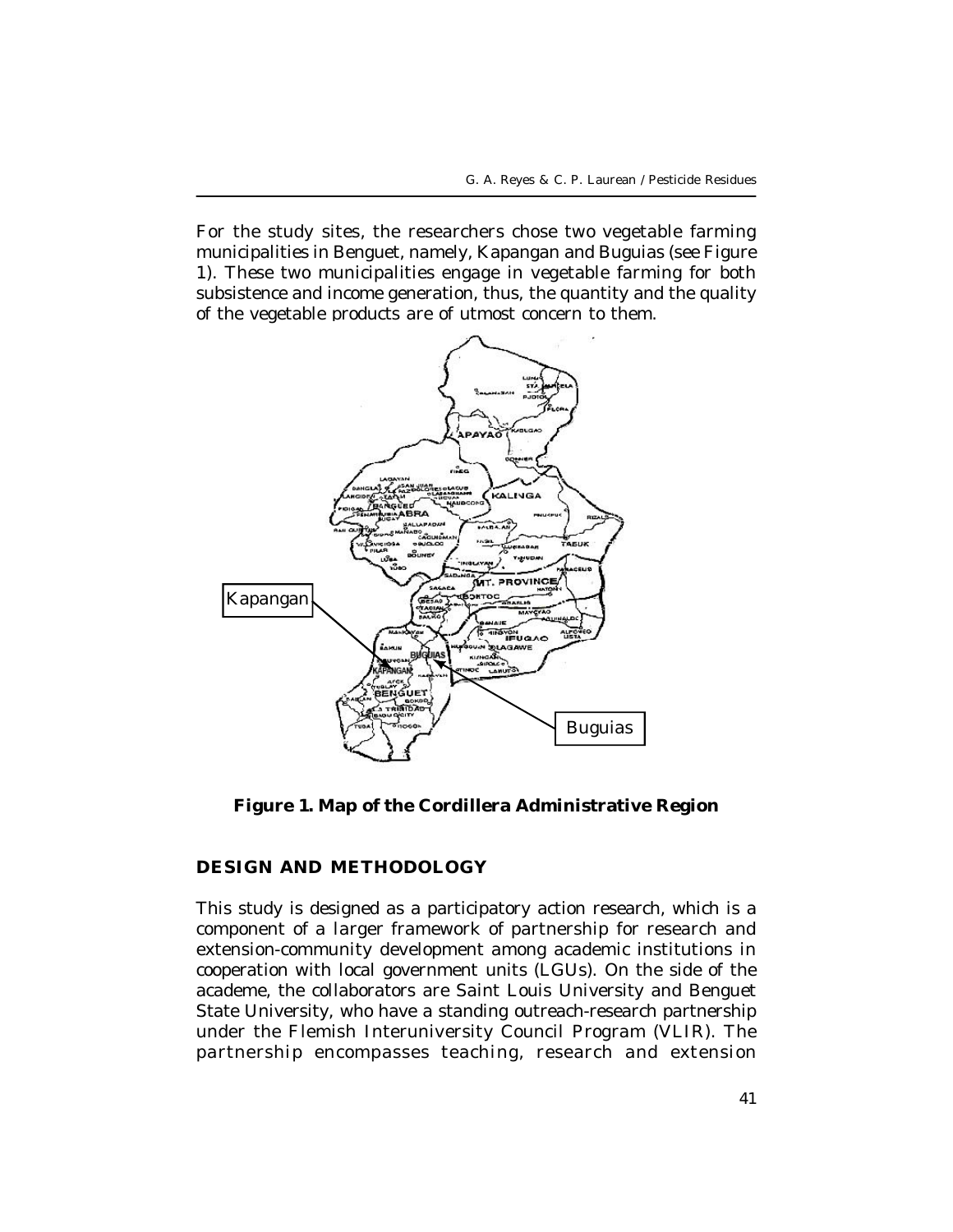particularly in the aspects of health and environment. This is made possible by the distinct expertise of each university – SLU as a private institution excelling in the health sciences, and BSU as a state university and center of excellence in agricultural education. In terms of this particular research, the partnership amounts to a multidisciplinary approach, as the two institutions bring their respective lenses to work together on the problem of pesticide use and its effect on health and the environment.

The cooperation of the LGU partners – the people and municipal leaders of both Kapangan and Buguias – was indispensable to the conduct of this research-outreach project. As a participatory action research, the planning, implementation and output dissemination were all done with the active involvement of the concerned stakeholders so as to ensure that the target populations benefit from the collaborative endeavor. Moreover, research activities were intertwined with outreach and extension services. At the end of the study, all gathered data as well as the results of the analyses on the status of the crops, soil, water, and health of the farmers related to pesticide use were presented and submitted to the municipal officials and health and agricultural officers for advocacy and policy formulation.

To address health and environmental concerns more comprehensively, different methods of data gathering were utilized. Firstly, needs analysis was conducted through interviews with farmers and family members as well as consultations with key persons, municipal officials and school administrators. Secondly, diagnostic tests were done during the medical-dental outreach activities. Blood samples were collected from the farmer-respondents for the cholinesterase test and complete blood count (CBC). The cholinesterase test is a toxic-specific laboratory analytical procedure for organophosphate pesticide toxicity. The medical history of the patients was also taken to identify possible previous pesticide poisoning.

Thirdly, samples of soil, water, and vegetable were collected from preidentified collection sites in the two municipalities. Standard collection procedures were strictly followed. These samples were subjected to laboratory analysis, using gas chromatography to determine the level of pesticide residues in them (Curtis, 1987)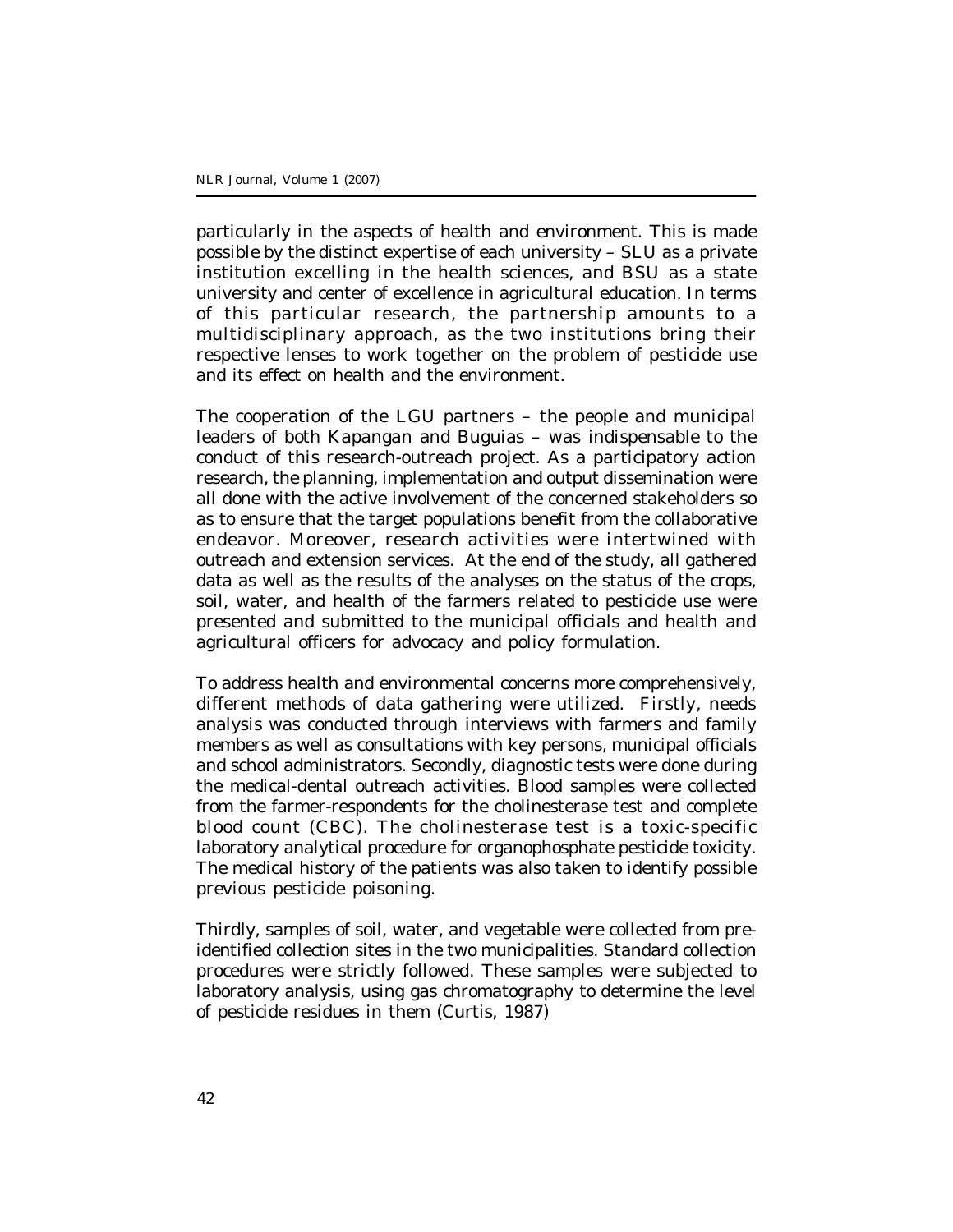# **RESULTS AND DISCUSSION**

#### **Practices of Farmers in the Use of Pesticide**

The result of interviews with 102 farmer-respondents from Kapangan and 91 from Buguias regarding their practices on pesticide use are summarized in the succeeding tables and discussions.

|                | Type of Pesticides |      |           |       |           |       |  |
|----------------|--------------------|------|-----------|-------|-----------|-------|--|
| Municipality   | Insecticides       |      | Fungicide |       | Weedicide |       |  |
|                | F                  | %    | F         | %     | F         | %     |  |
| Kapangan       | 102                | 100  | 65        | 63.73 | 50        | 49.02 |  |
| $N = 102$      |                    |      |           |       |           |       |  |
| <b>Buguias</b> | 89                 | 97.8 | 85        | 93.4  | 62        | 68.13 |  |
| $N = 91$       |                    |      |           |       |           |       |  |

# **Table 1. Profile of respondents according to type of pesticides used**

In both municipalities, most farmers use insecticides, fungicides and weedicides. Based on the percentage of respondents, more Buguias farmers use varied pesticides as compared to those of Kapangan. Some also indicated the use of rodenticide. Most respondents applied pesticides as needed or every three days, or every week.

### **Table 2. Use of protective gear**

| Municipality               |    | <b>Boots</b> |    | Gloves |    | <b>Face Mask</b> |    | Goggles |    | Coveralls   Protective | No<br>Gear |    |
|----------------------------|----|--------------|----|--------|----|------------------|----|---------|----|------------------------|------------|----|
|                            | F  | %            | F  | %      | F  | %                | F  | %       | F  | %                      | F          | %  |
| Kapangan<br>$N = 102$      | 60 | 58.82        | 8  | 1.84   | 44 | 43.13            | 15 | 14.70   | 9  | 8.82                   | 36         | 35 |
| <b>Buguias</b><br>$N = 91$ | 83 | 91.20        | 40 | 43.95  | 20 | 21.97            | 8  | 8.79    | 16 | 17.58                  | 5          | 5  |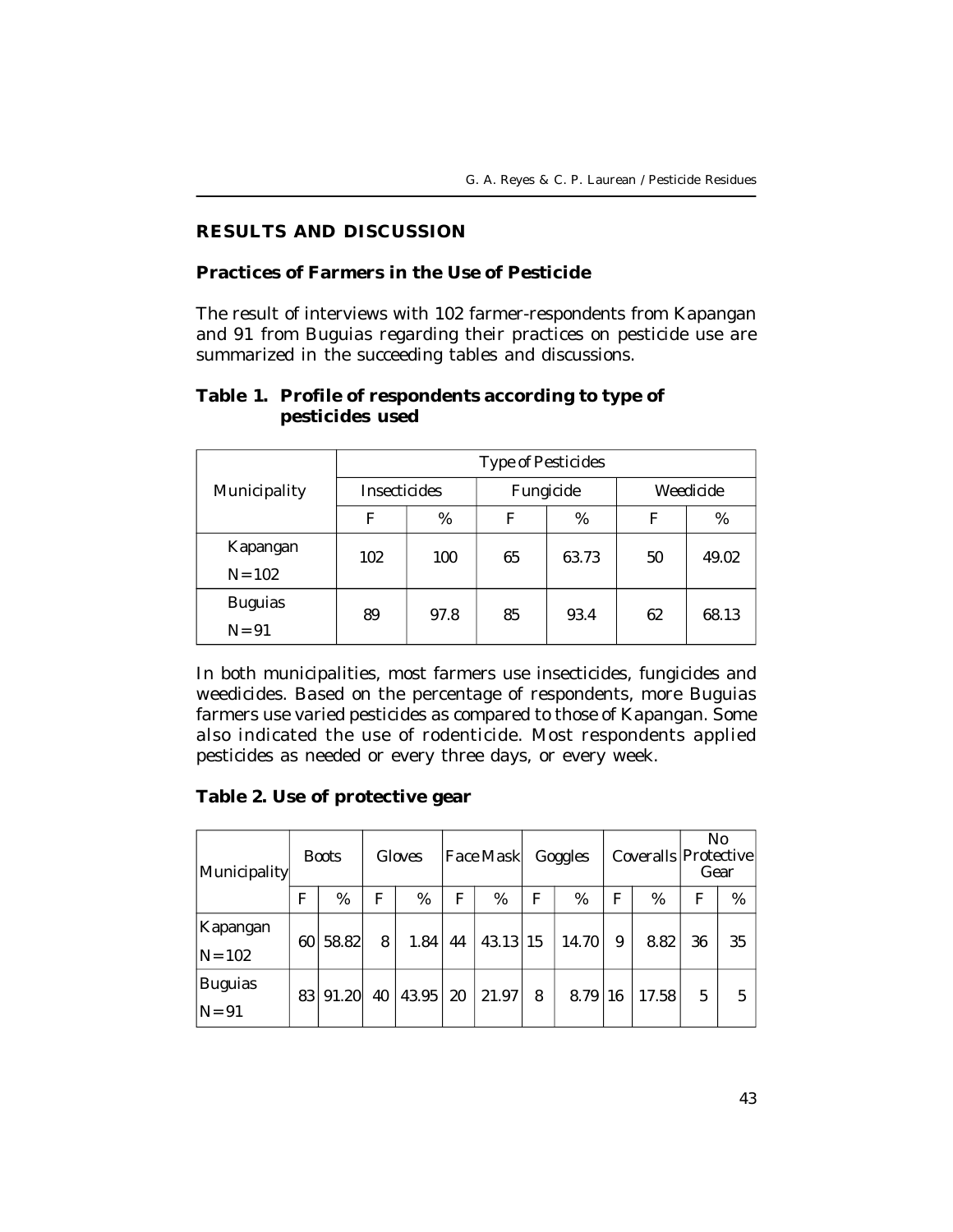To protect themselves, most farmers use boots. More respondents from Buguias practice the wearing of gauntlet gloves and coveralls, while more Kapangan farmer-respondents wore facemasks and goggles. The data also show that very few farmers use more than one type of protective clothing. There were a total of 41 farmers who reported not using any protective clothing at all.

| Municipality   | 20 years and more |       | 10-19 years |       | Less than 10 years |       |
|----------------|-------------------|-------|-------------|-------|--------------------|-------|
|                | F                 | %     | F           | %     |                    | %     |
| Kapangan       | 25                | 24.5  | 24          | 23.53 | 54                 | 51.96 |
| $N = 102$      |                   |       |             |       |                    |       |
| <b>Buguias</b> | 24                | 26.37 | 23          | 25.27 | 44                 | 48.35 |
| $N = 91$       |                   |       |             |       |                    |       |

# **Table 3. Length of time respondents have used pesticide**

A higher percentage of farmer-respondents from Buguias have been using pesticides for more than 20 years, as compared to Kapangan respondents. The majority, however, have used pesticides for less than 10 years.

Almost all the pesticide users employ the knapsack system. They further reported that they perform the three pesticide-related activities, namely, mixing, loading and spraying where they experienced spillage on various parts of the body, mainly, the hands, arms and back. The findings also show that farmers learned about pesticide use from informal talks, seminars, and printed materials.

# **Concentration of Pesticide Residues in the Environment**

### *Pesticide Residues in Soil*

The environmental fate of pesticides in the soil is viewed with great concern. It has been calculated that 50% of the pesticides sprayed on crops or used as a herbicide misses its target and falls on to the soil (WHO, 1986). Some pesticides, notably organochlorines, may persist in the soil for years (Edwards, 1986) although a large proportion evaporates. The persistence and transport of pesticides in soils depend on several factors such as the chemical structure of the compound,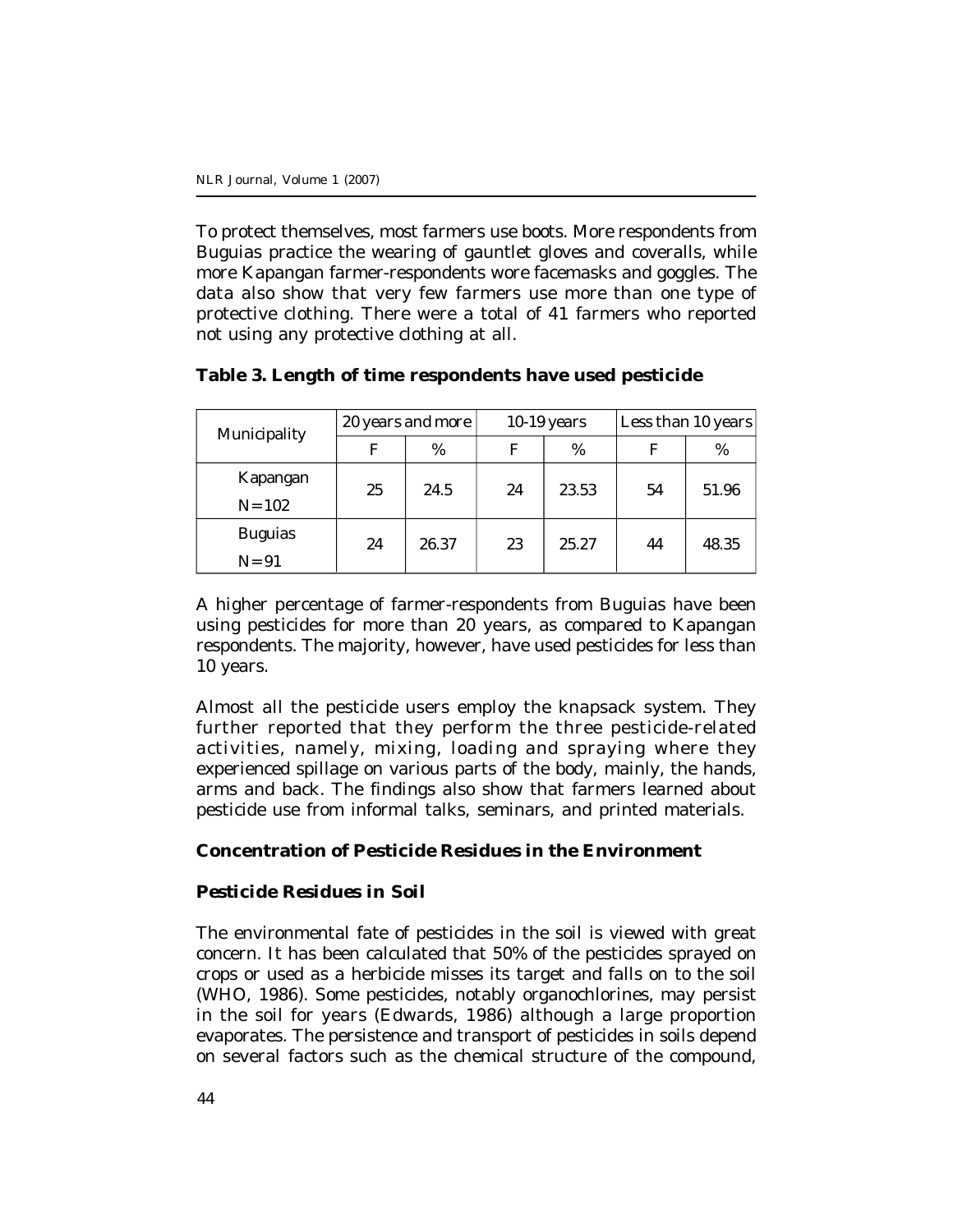type of formulation, type of soil, weather conditions, irrigation, type of crop, and the microorganisms present in the soil.

|           | <b>Buguias</b>                                                                                                                          |
|-----------|-----------------------------------------------------------------------------------------------------------------------------------------|
|           | Soil Sample - mg/kg                                                                                                                     |
|           |                                                                                                                                         |
|           | $ND^*$                                                                                                                                  |
|           | <b>ND</b>                                                                                                                               |
| <b>ND</b> | <b>ND</b>                                                                                                                               |
|           | <b>ND</b>                                                                                                                               |
| 0.15(S3)  | 0.03(S2)                                                                                                                                |
|           | $0.05$ (S5)                                                                                                                             |
| ND        | <b>ND</b>                                                                                                                               |
| <b>ND</b> | <b>ND</b>                                                                                                                               |
| 0.55(S3)  | <b>ND</b>                                                                                                                               |
| 0.05(S6)  | <b>ND</b>                                                                                                                               |
| ND        | <b>ND</b>                                                                                                                               |
|           |                                                                                                                                         |
| <b>ND</b> | <b>ND</b>                                                                                                                               |
| 0.02(S4)  | <b>ND</b>                                                                                                                               |
| ND        | <b>ND</b>                                                                                                                               |
| <b>ND</b> | <b>ND</b>                                                                                                                               |
| <b>ND</b> | <b>ND</b>                                                                                                                               |
| <b>ND</b> | <b>ND</b>                                                                                                                               |
| <b>ND</b> | <b>ND</b>                                                                                                                               |
|           | $0.07$ (S1),                                                                                                                            |
|           | $0.30$ (S2),                                                                                                                            |
|           | 0.11(S4)                                                                                                                                |
|           |                                                                                                                                         |
|           | 0.06(S2)                                                                                                                                |
|           | <b>ND</b>                                                                                                                               |
| <b>ND</b> | <b>ND</b>                                                                                                                               |
|           | 0.06(S2)                                                                                                                                |
|           | $0.04$ (S4)                                                                                                                             |
|           | $0.03$ (S2)                                                                                                                             |
|           | $0.06($ S3)                                                                                                                             |
|           | Kapangan<br>Soil Sample - mg/kg<br>$ND^*$<br>ND<br><b>ND</b><br><b>ND</b><br>$0.01$ (S3)<br><b>ND</b><br>$0.05$ (S3)<br>ND<br><b>ND</b> |

# **Table 4. Pesticide Residue Analysis of Soil Samples from Two Benguet Municipalities**

Minimum Limit of Determination:

- < 0.01 mg/kg for organophosphates
- < 0.005 mg/kg for organochlorines and pyrethroids
- \* None detected at the limit of determination.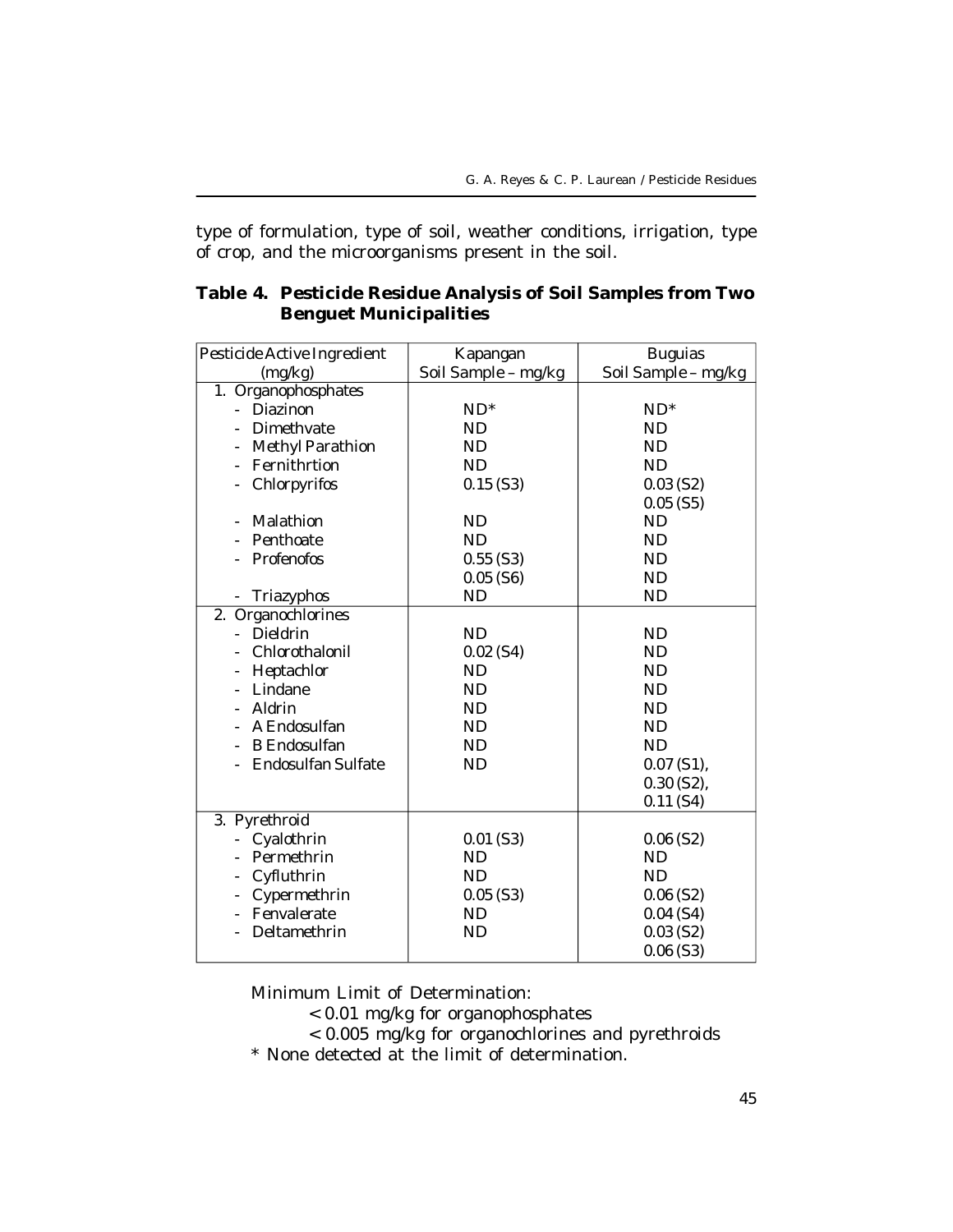Results of gas chromatographic analysis of six soil samples collected from each of the two municipalities, revealed the presence of pesticide residues. Soil sample #3 from Kapangan contains two types of organophosphate residues (chlorpyrifos and profenofos) and two types of pyrethroid residues (cyalothrin and cypermethrin). Sample #4 from the same municipality contains the organochlorine residue chlorothalonil and soil Sample #6, an organphosphate residue, profenofos. Soil Sample #2 from the Buguias municipality contains five different residues, namely one organophosphate (chloripyrifos), one organochlorine (endosulfan sulfate), and three pyrethroids (cyalothrin, cypermethrin, and deltamethrin). Soil sample #4 contains two different pesticide residues, one organochlorine (endosulfan sulfate) and one pyrethroid (fenvalorate). Soil samples #3 and 5 had one type of residue each, organophosphate (chlorpyrifos) and one pyrethroid (deltamethrin) respectively.

### *Pesticide Residues in Water*

Water samples were collected from the same sources as the soil and vegetables used in the study. All samples were analyzed through gas chromatography for the presence of pesticide residues.

| Table 5. Pesticide Residue Analysis of Water Samples |  |
|------------------------------------------------------|--|
|------------------------------------------------------|--|

| Pesticide Active Ingredient (mg/kg) | Water Samples (mg/kg) |
|-------------------------------------|-----------------------|
| Organophosphates<br>1.              |                       |
| Diazinon                            | ND                    |
| Dimethyate                          | ND                    |
| Methyl Parathion                    | <b>ND</b>             |
| Fernithrtion                        | ND                    |
| Chlorpyrifos                        | <b>ND</b>             |
| Malathion                           | <b>ND</b>             |
| Penthoate                           | <b>ND</b>             |
| Profenofos                          | <b>ND</b>             |
| Triazyphos                          | ND                    |
| 2.<br>Organochlorines               |                       |
| Dieldrin                            | ND                    |
| Chlorothalonil                      | <b>ND</b>             |
| Heptachlor                          | <b>ND</b>             |
| Lindane                             | <b>ND</b>             |
| Aldrin                              | <b>ND</b>             |
| A Endosulfan                        | <b>ND</b>             |
| <b>B</b> Endosulfan                 | ND                    |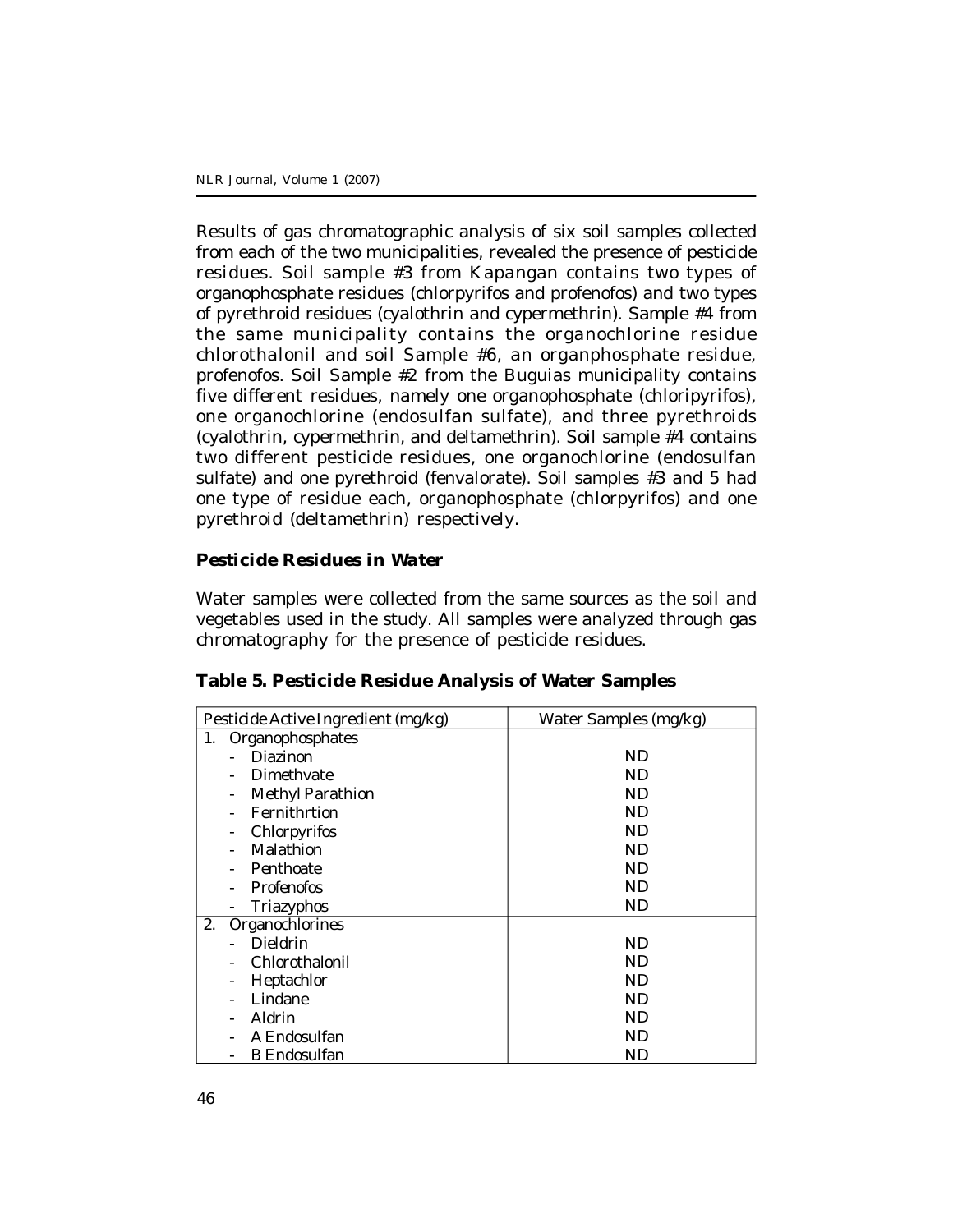| Pesticide Active Ingredient (mg/kg) | Water Samples (mg/kg) |
|-------------------------------------|-----------------------|
| 3. Pyrethroid                       |                       |
| - Cyalothrin                        | ND.                   |
| - Permethrin                        | ND.                   |
| - Cyfluthrin                        | ND.                   |
| - Cypermethrin                      | ND.                   |
| - Fervalerate                       | ND.                   |
| Deltamethrin                        | ND                    |

Remarks: As per sample received. Results obtained by gas chromatography.

- \* None detected at the limit of determination (LOD)
- < 0.03 mg/kg for Organophosphates
- < 0.005 mg/kg for Organochlorines and Pyrethroids

No pesticide residues were detected from all the water samples at the limit of determination (LOD) which is < 0.03 mg/kg for organophosphates and < 0.005 mg/kg for organochlorines and pyrethroids.

#### *Pesticide Residues in Vegetables*

Quantitative analysis using gas chromatography was used to determine the concentrations of the pesticide residues in the selected crops from Kapangan and Buguias. The concentration is then compared with the maximum residue limit (MRL) which is the quantity of residues considered safe for human consumption. The MRLs are usually used by the Codex Committee on Pesticide Residues (CCPR) in setting maximum residue limits (Codex MRLs) for pesticide residues on commodities in international trade (WHO, 1990).

# **Table 6. Quantitative Analysis of the Plant Samples of Kapangan, Benguet Using Gas Chromatography**

| Laboratory Code | Sample  | Active Ingredient<br>(mq/kg) | Maximum Residue<br>Limit<br>$(MRL)$ (mg/kg) |
|-----------------|---------|------------------------------|---------------------------------------------|
| Bg-SPR-04-027   | Gabi 1  | $ND^*$                       |                                             |
| Bq-SPR-04-028   | Gabi 2  | ND                           |                                             |
| Bq-SPR-04-029   | Gabi 3  | ND.                          |                                             |
| Bg-SPR-04-030   | Pechay1 | ND.                          |                                             |
| Bg-SPR-04-031   | Pechay2 | Cypermethrin 0.30            |                                             |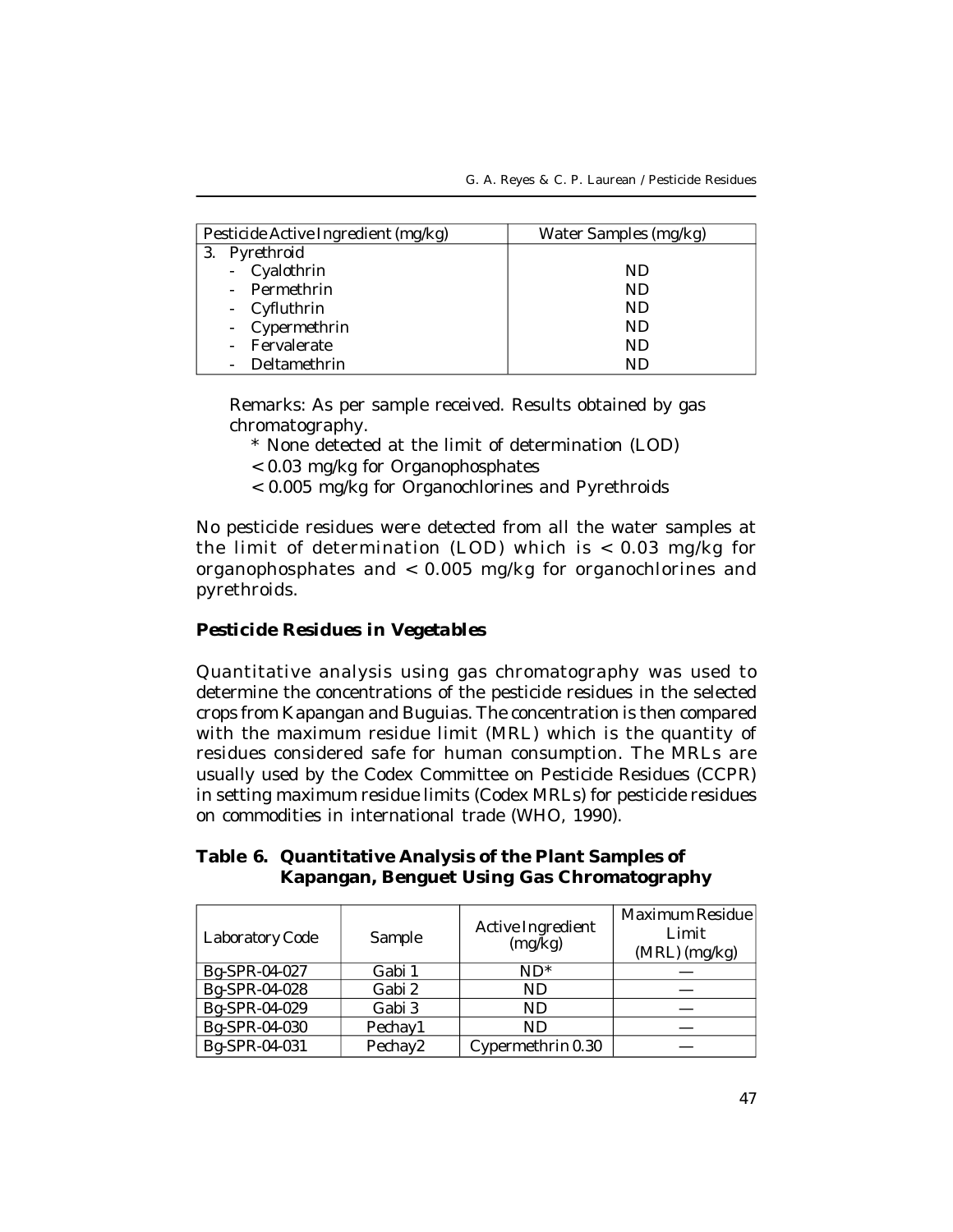Remarks: As per sample received. Results obtained by gas chromatography.

- \* None detected at the limit of determination (LOD)
- < 0.03 mg/kg for Organophosphates
- < 0.005 mg/kg for Organochlorines and Pyrethroids

Based on the results above, only one vegetable sample was identified to contain a pyrethroid residue, cypermethrin, with the quantity of 0.30 mg/kg. Since there is no MRL for cypermethrin in pechay, it cannot be determined whether this amount is beyond the safe level for human consumption.

### **Table 7. Quantitative Analysis of the Plant Samples of Buguias, Benguet Using Gas Chromatography**

| Laboratory Code | Sample  | Active Ingredient<br>(mg/kg) | Maximum Residue<br>Limit<br>(MRL) (mg/kg) |
|-----------------|---------|------------------------------|-------------------------------------------|
| Bg-SPR-05-001   | Potato  | ND.                          |                                           |
| Bg-SPR-005-002  | Potato  | <b>ND</b>                    |                                           |
|                 |         | Cypermethrin 0.38            |                                           |
| Bg-SPR-005-003  | Celery  | Chlorpyrifos 0.37            | 0.05                                      |
|                 |         | Profenofos 5.44              |                                           |
| Bq-SPR-005-004  | Celery  | Chlorothalonil 0.06          | 3.00                                      |
| Bq-SPR-005-005  | Cabbage | Deltamethrin 0.04            | .05                                       |
| Bq-SPR-005-006  | Pechav  | Chlorpyrifos 0.14            | 1.00                                      |
| Bg-SPR-005-007  | Lettuce | ND.                          |                                           |
| Bg-SPR-005-008  | Carrots | ND.                          |                                           |
| Bg-SPR-005-009  |         | Fenvalerate 0.11             |                                           |
|                 | Pechay  | Chlorpyrefos 0.14            |                                           |

Remarks: As per sample received. Results obtained by gas chromatography.

- \* None detected at the limit of determination (LOD)
- < 0.03 mg/kg for Organophosphates
- < 0.005 mg/kg for Organochlorines and Pyrethroids

More residues were identified from the crops collected from the Buguias municipality. Out of the nine samples, five were tested positive for residues at LOD. However, only one (celery BG SPR-005- 003) sample contained an organophosphate residue (chlorpyrifos) with a quantity of 0.37 mg/kg higher than the MRL of 0.05 mg/kg. As there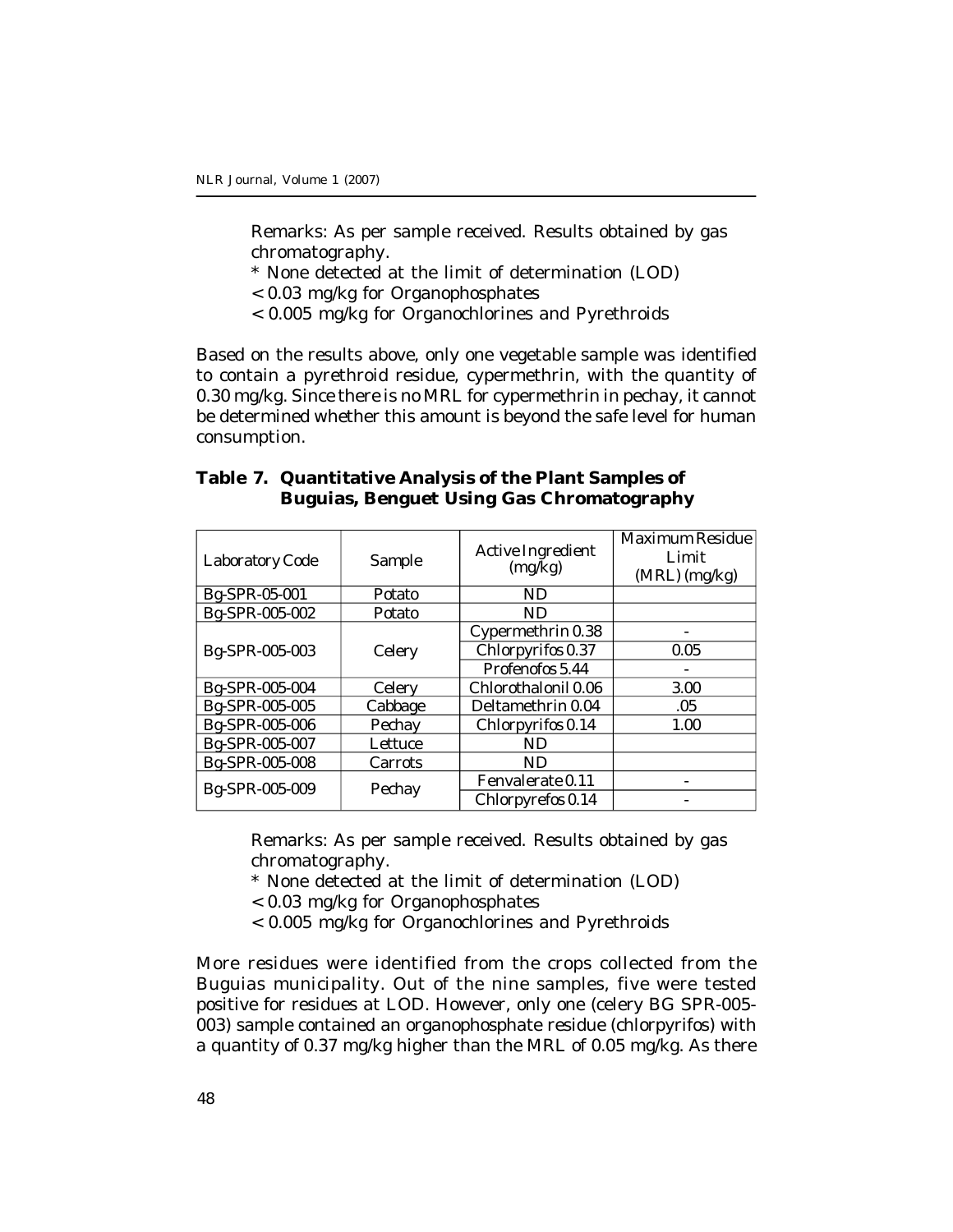are no MRL values for cypermethrin and profenofos in celery as well as fernvalerate and chlorpyrifos in pechay, it is not possible to identify if the vegetable is safe for human consumption.

Pesticides on crops may evaporate, be washed off, break down or become absorbed into the plant tissues. The concentration also decreases as a result of dilution while the plant grows. Thus, a pesticide application that was initially toxic to humans may, with time, become harmless. For this reason, farmers are advised not to spray just before harvest.

### **Cholinesterase Test**

Cholinesterase is important in the hydrolysis of acetylcholine in cholinergic synapses. Upon hydrolysis of acetylcholine, the transmission of nerve impulses is terminated. Cholinesterase inhibitors act to prevent cholinesterase from effecting this hydrolysis and this results to hyperstimulation of the affected area. Organophosphates form irreversible blockade of cholines cholinesterase activity in the nervous system. This activity can then be determined through an in-vitro cholinesterase enzymatic assay (Bank and Decker, 1987).

Blood from 152 subjects were drawn for cholinesterase testing. The blood samples were brought to the Notre Dame de Chartres Diagnostic and Pastoral Center in Baguio City. Serum was separated and subjected to cholinesterase test. The normal range of cholinesterase assay is 2150-4950 U/L. The test results show that no subject was found to have decreased levels of cholinesterase, thereby ruling out pesticide poisoning by organophosphates. Increased levels of cholinesterase are not significant in organophosphate poisoning.

Cholinesterase tests have ruled out any indicator that may be associated with organophosphate poisoning among Kapangan and Buguias farmer-respondents.

### **Symptoms Reported by Farmer-Respondents Related to Pesticide Use**

The farmers identified the symptoms they felt after application of pesticides. Based on the results of interviews, the five most common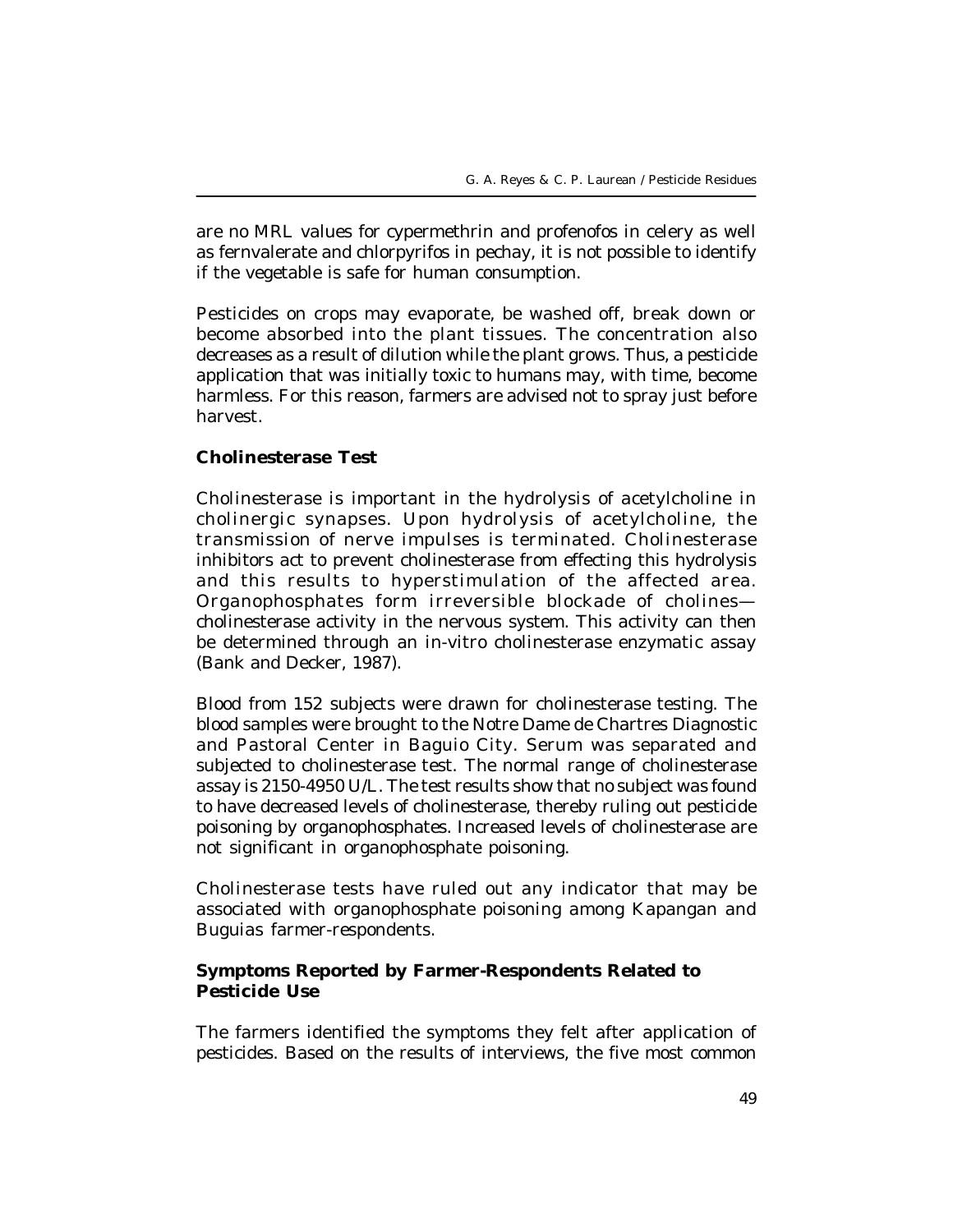general symptoms are muscle pain, weakness, easy fatigability, fever, and loss of appetite. Common EENT (eyes, ears, nose, and throat) symptoms are eye redness, eyestrain, blurring of vision, itchy eyes and watery eyes. Neurological symptoms reported are dizziness, vertigo and headache while nausea, abdominal pain, and throat irritations were identified for GIT (gastrointestinal tract). A total of 42 respondents said that they suffered from cough after pesticide use while others reported difficulty in breathing and produced wheezing. Twenty-eight respondents experienced chest pain while others had palpitations. Skin disorders were associated with rashes, itchiness, and sweating.

Based on the diagnosis done during the medical-dental outreach conducted in Kapangan and Buguias, the most common ailments among the adults who sought consultation were anemia, acid-related disease, strain and upper respiratory tract infection.

Among the children, the ailments of higher incidence compared to other symptoms were bronchial asthma, bronchitis and malnutrition.

### **Clinical Tests**

Blood samples from 45 respondents were taken for examination. The hematology results are presented in the following table.

| Number of<br><b>Respondents</b> | <b>Findings</b>         | Incidence |
|---------------------------------|-------------------------|-----------|
|                                 | Mild Hypochromasia and  |           |
|                                 | Microcytosis            |           |
| 45                              | Mild Hypochromasia with |           |
|                                 | Poikilocytosis          |           |
|                                 | Decreased Hemoglobin    |           |
|                                 | Leukocytosis            |           |
|                                 |                         |           |

### **Table 8. Hematology Test Results of Farmer-Respondents from Kapangan (November 2004)**

Hypochromasia is a term to describe stained red blood cells that exhibit a large pale central area when viewed microscopically. Microcytosis is a term used to describe red blood cells that are abnormally smaller than the normal diameter of 7-9 micra. This indicates that the two subjects exhibiting this result would most probably be suffering iron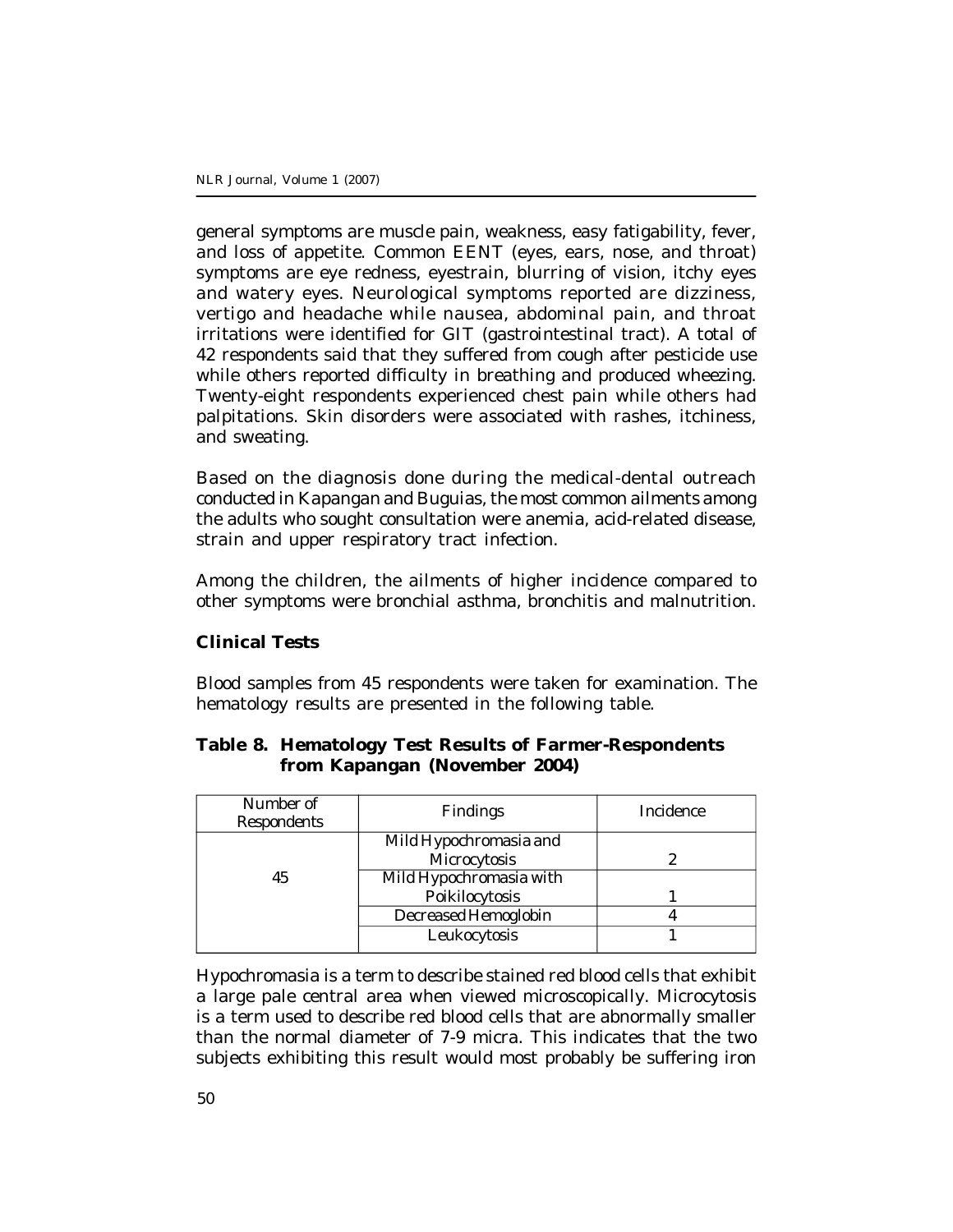metabolism-associated disorders like iron deficiency anemia. This may be attributed to low intake or iron-rich diet. Poikilocytosis refers to deviation from the normal biconcave shape of red blood cells as observed in peripheral smears. Poikilocytosis has also been observed in the smear of one subject. The variations are elliptocytes, ovalocytes, and echinocytes. Based on the clinical correlation, the hematological picture of the patient would be considered iron-deficiency anemia. Mild decrease of hemoglobin-hematocrit levels among four subjects were seen, with one male subject identified to be the same person with mild hypochromasia and microcytosis, and one female subject presented earlier to have mild hypochromasia with poikilocytosis.

Routine hematology tests were also performed for 95 patients at a later date (see results in Table 9). Seven had leukocytosis; four female subjects had normocytic-hypochromic anemia; and 10 females and 19 males fell below hemoglobin-hematocrit standards.

# **Table 9. Hematology Test Results of Farmer-Respondents from Kapangan (January 2005)**

| Number of<br><b>Respondents</b> | <b>Findings</b>        | Incidence   |  |
|---------------------------------|------------------------|-------------|--|
|                                 | Leukocytosis           |             |  |
| 95                              | Normocytic-hypochromic |             |  |
|                                 | anemia                 |             |  |
|                                 | Anemia by hematocrit   | Males: 10   |  |
|                                 | standards              | Females: 19 |  |

Leukocytosis is a general finding in a number of different etiologies, pesticide poisoning included. Normocytic-hypochromic (normal size but pale staining property of red blood cells) anemia in four subjects were ruled out as iron-deficiency anemia. These four females are included in the 10 female subjects whose hemoglobin-hematocrit was below the accepted hemoglobin-hematocrit standards for females.

Another set of hematology tests were done among the farmers of Buguias (see results in the table below.)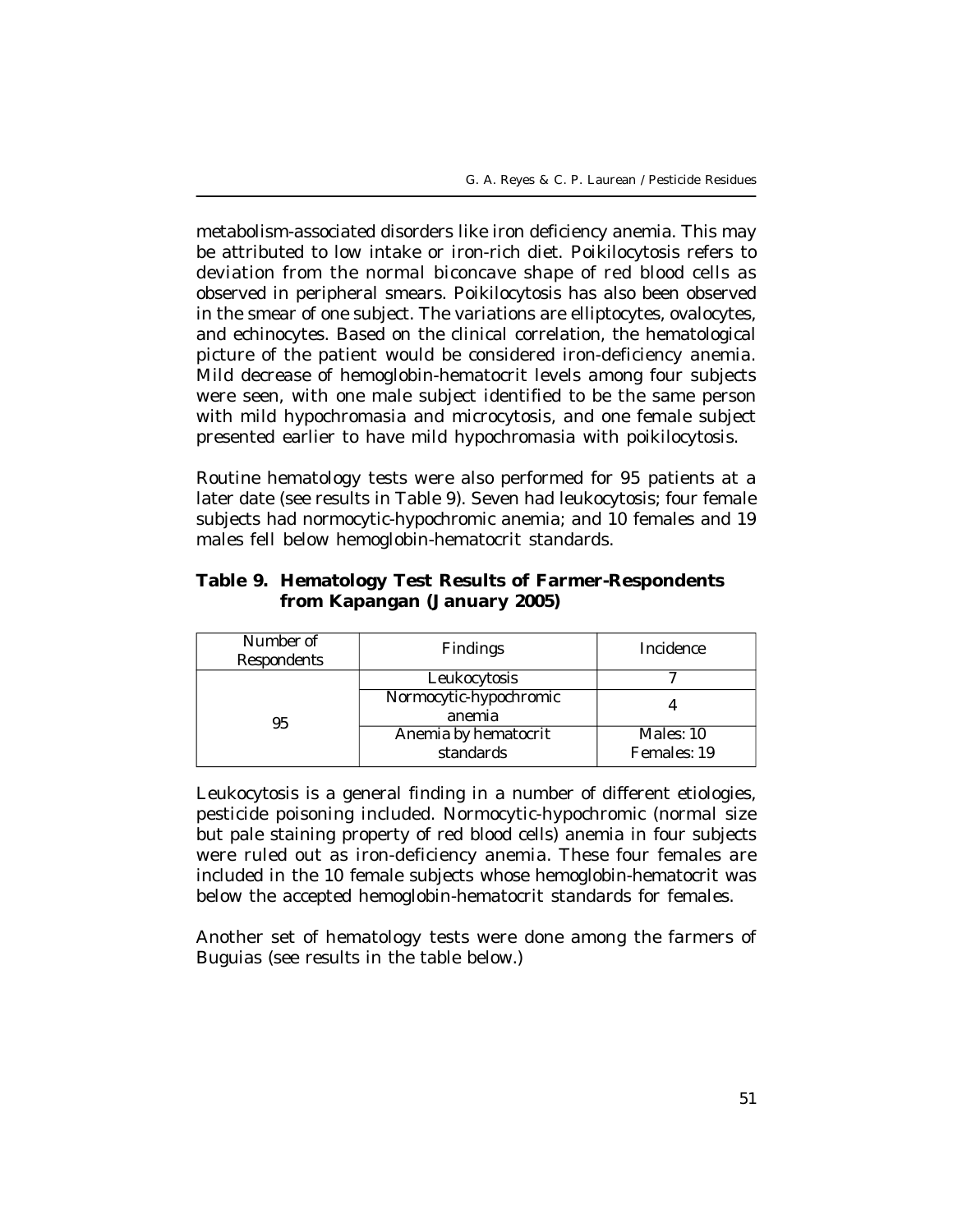# **Table 10.Hematology Test Results of Farmer-Respondents from Buguias (March 12, 2006)**

| Number of<br><b>Respondents</b> | <b>Findings</b>                  | Incidence |
|---------------------------------|----------------------------------|-----------|
| 156                             | Normocytic-hypochromic<br>anemia |           |

Test results were generally within normal limits with only four patients with iron-deficiency anemia where one of them had abnormal RBC morphology.

As a whole, the relationships among the findings in relation to pesticide use are non-conclusive since there are other factors that affect the health impact of pesticides on man and the environment.

# **CONCLUSIONS**

Based on the findings of the study, the following conclusions were drawn.

- 1. Most farmer-respondents adhere to proper use of pesticides.
- 2. Pesticide residues of organophosphates, organochlorines and pyrethroids were detected in soil and vegetable samples. Only one vegetable sample contained residues higher than the maximum residue limit (MRL).
- 3. The routine laboratory findings and the cholinesterase test have ruled out any indicator that may be associated with organophosphate poisoning.
- 4. The symptoms reported by the farmers and verified through medical consultations and check ups cannot be directly attributed to pesticide poisoning inasmuch as they can also be symptoms associated with other diseases.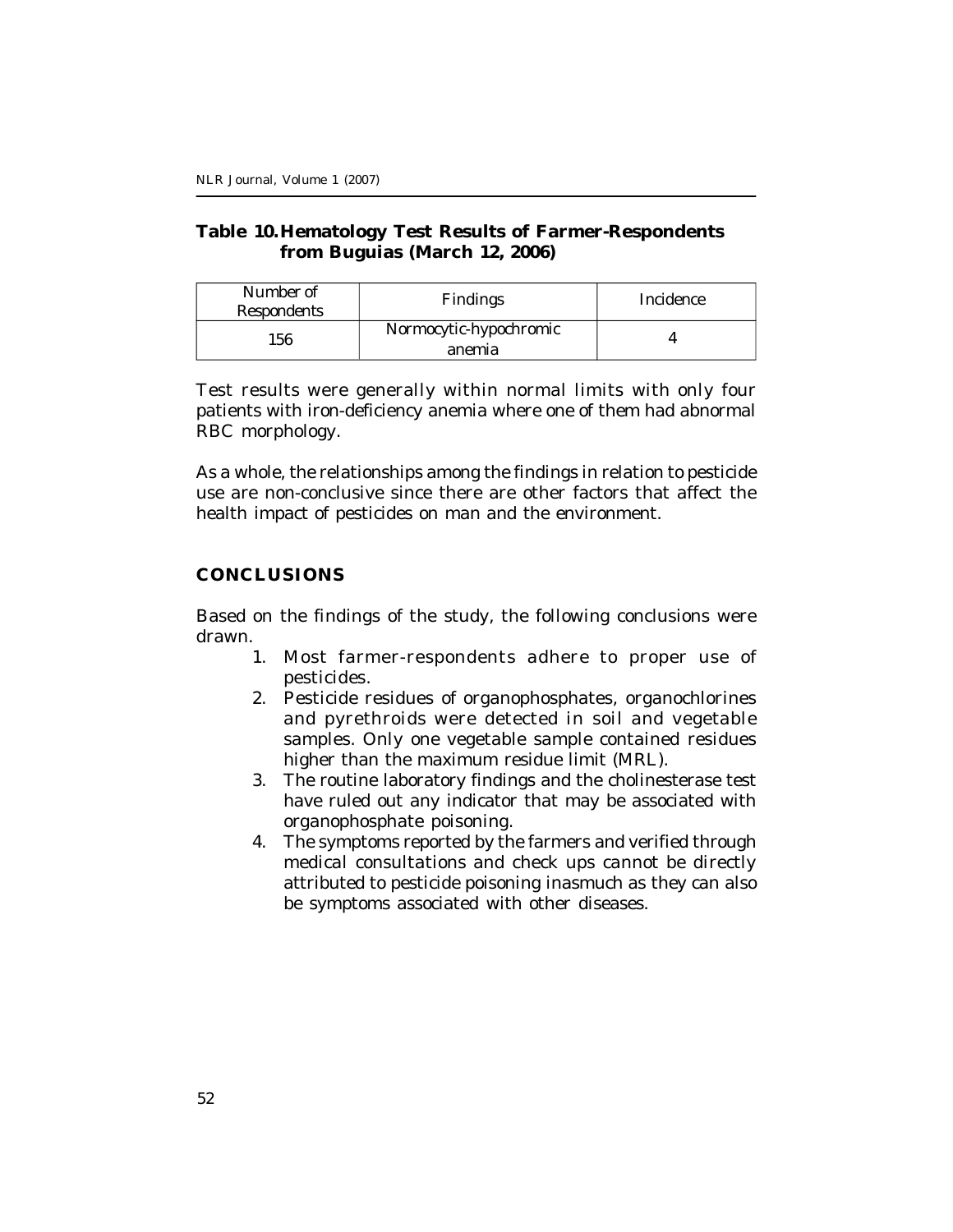#### **ACKNOWLEDGMENT**

The authors gratefully acknowledge PIUC-VLIR; the SLU and BSU administration; the faculty and student researchers of SLU and BSU; the SLU-BSU research assistants; and, the municipal officials and farmer respondents of Kapangan and Buguias, Benguet, for the muchneeded support during the conduct of the research.

### **REFERENCES**

- Cheng, Charles et al. (1997). *Pesticides: Its Hazardous Effects on the Benguet Farmers and the Environment.* Baguio: Unique Printing Press
- Bank, Robert and Walter Decker. (1987). Analytical Procedures and Instrumentation. In: Tietz, Norbert ed. *Fundamentals of Clinical Chemistry*. Philadelphia: WB Saunders.
- Curtis, Carl. (1987). Analytical Procedures and Instrumentation. In: Tietz, Norbert ed. *Fundamentals of Clinical Chemistry*. Philadelphia: WB Saunders.
- Edwards, C.A. (1986). Agrochemicals as Environmental Pollutants. In: van Hofsten, B. & Ekström, G. ed. *Control of Pesticide Applications and Residues in Food. A Guide and Directory.* Uppsala: Swedish Science Press.
- Miller, G. Tyler. (1999). *Living in the Environmental Principles, Connections and Solutions.* California: Brooks/Cole.
- World Health Organization. (1990). *Public Health Impact of Pesticides used in Agriculture.* Geneva: McMillan/Clays.